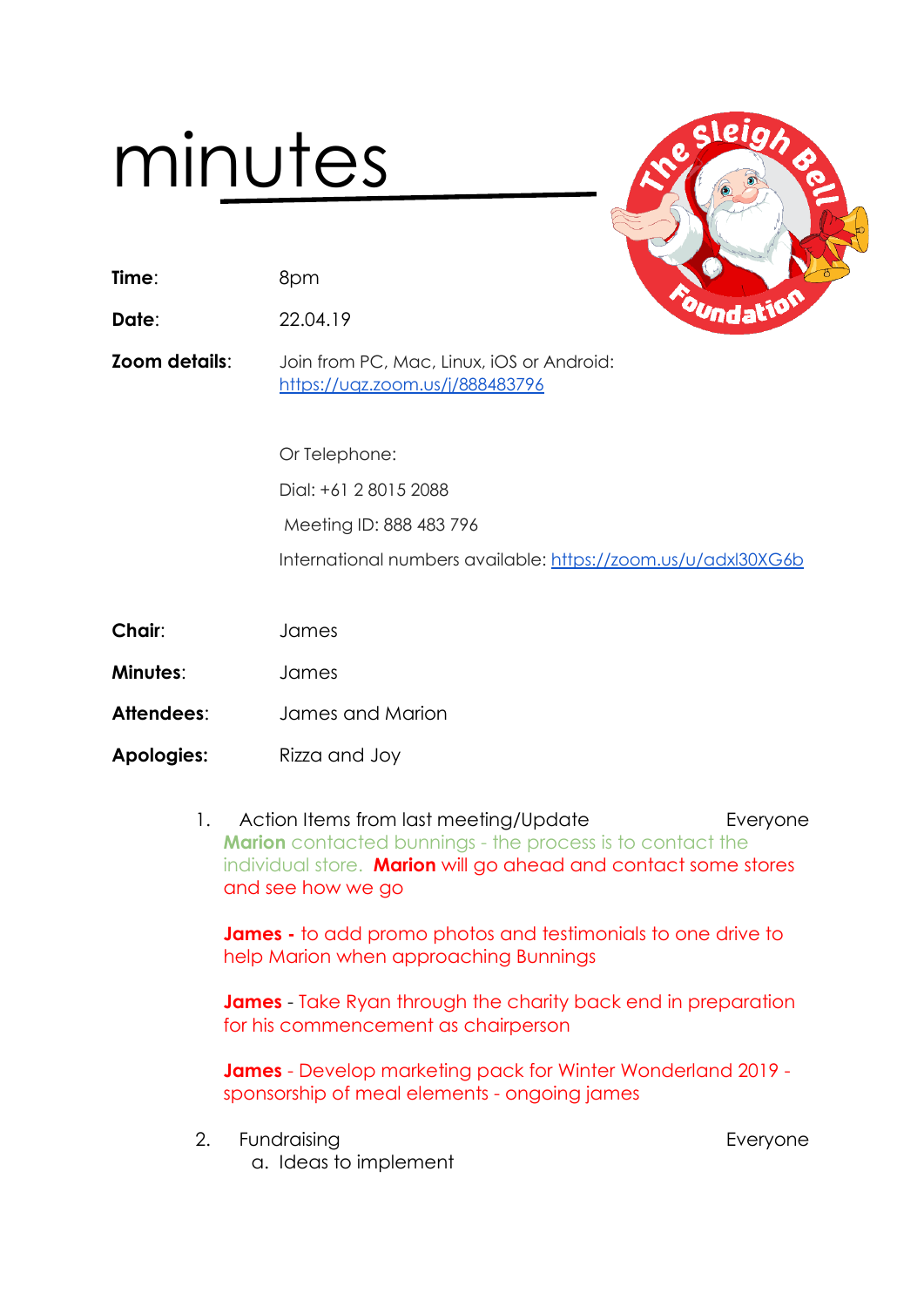Marion to speak to Anthony James to speak with Nathan

- b. Fundraising number QLD James James - this is ongoing
- 3. Update on ACNC report, responsible persons, James and banking (cards etc.) **James** gave update

## 4. Any Other Business (add item below and your name)

- a. James to go over roles in meetings (see below) James b. Meetings from now on James
	-
	- i. Chair sets date (doodle poll), Zoom and agenda (change zoom details in agenda) and add to Google Drive - then emails everyone
	- ii. Minutes person just tidies up notes and sends around to everyone then adds to the website
	- iii. Please see schedule below for upcoming meetings

| <b>Date</b>     | <b>Chair</b>       | <b>Minutes</b> |
|-----------------|--------------------|----------------|
| <b>April</b>    | James (Rizza away) | James          |
| May             | Marion             | Rizza          |
| June            | Joy                | Marion         |
| July            | James              | Joy            |
| August          | Rizza              | James          |
| September       | Marion             | Rizza          |
| October         | Joy                | Marion         |
| <b>November</b> | James              | Joy            |
| <b>December</b> | Rizza              | James          |

5. Next Meeting